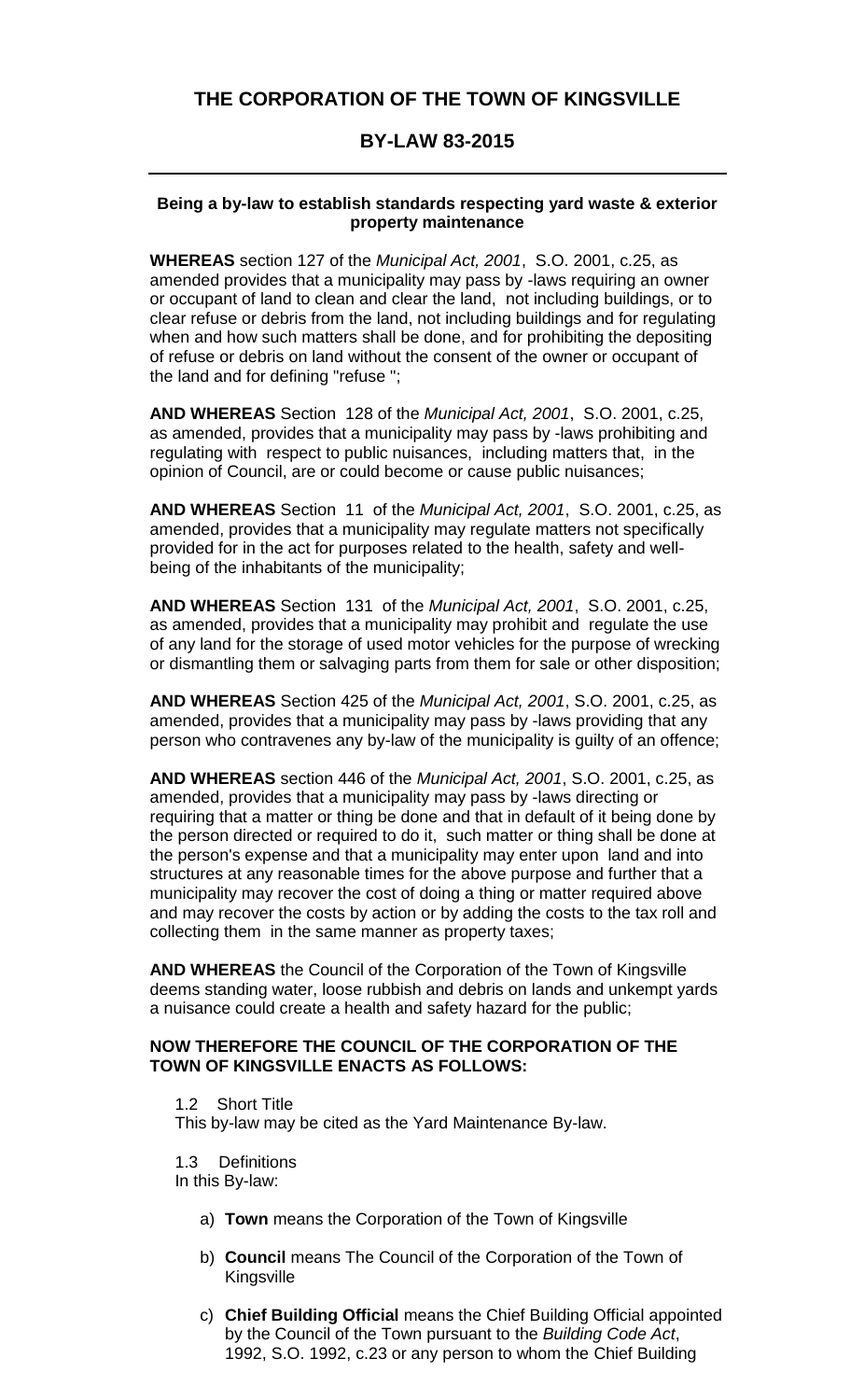Official has delegated his or her powers and duties provided under this By-law;

- d) **Debris** means the same as "refuse"
- e) **Deposit** means throw, place or set down
- f) **Domestic Waste** means any article, thing, matter or any effluent belonging to or associated with a house or household or concerning or relating to the home or occupant that appears to be waste material, including but not limited to the following classes of material:
	- I. Accumulations, deposits, leavings, remains: Ashes, grass clippings;
	- II. Large appliances, Furniture or any part thereof;
	- III. Paper, cartons, fabrics or carpets;
	- IV. Inoperative motor vehicles, trailers and vehicle parts and accessories;
	- V. Furnaces, furnace parts, pipes, fittings to pipes, water or fuel tanks, plumbing fixtures;
- g) **Dumping** means the depositing or placing of Fill in a location other than where the Fill was obtained and includes the movement or deposit of Fill from one location on a Property to another location on the same Property and "Dumped" and "Dump" have a corresponding meaning
- h) **Fill** means any type of material capable of being removed from or deposited on lands such as Chipped Wood, soil, dirt, stone, sod or turf either singly or in combination
- i) **Existing Grade** means the elevation of the existing ground surface of the lands upon which Dumping is proposed and of abutting ground surface up to 10 feet wide surrounding such lands, except that where Dumping has occurred in contravention of this By-law or when Dumped Fill is to be removed as in accordance with the Control Plan, "Existing Grade" shall mean the elevation of the ground surface of the lands as it existed prior to the Dumping.
- j) **Finished Grade** means the approved elevation of ground surface of lands upon which Fill has been placed in accordance with this By-law
- k) **Proposed Grade** means the proposed new elevation of ground surface of lands upon which Fill is proposed to be placed
- l) **Grass** means any plant characterized by rounded and hollow jointed stems, narrow sheathing leaves, flowers borne in spikes and hard grain like seeds
- m) **Ground Cover** means plants or shrubs characteristically forming and extensive dense growth close to earth
- n) **Highway** means a road allowance, highway, street or lane shown on a registered plan of subdivision and includes an unopened road allowance made by the Crown surveyors
- o) **Inoperative Motor Vehicle** means a licensed or unlicensed vehicle having missing bodywork, components or parts, including tires or damaged components, parts, bodywork, glass or deteriorated or removed adjuncts, which prevent its mechanical function, and includes a motor vehicle that is not licensed for the current year
- p) **Motor Vehicle** means an automobile, truck, boat, motorcycle, snowmobile, trailer, recreational vehicle and any other vehicle propelled or driven other than muscular power, but does not include cars of electric or steam railways, or other motor vehicles running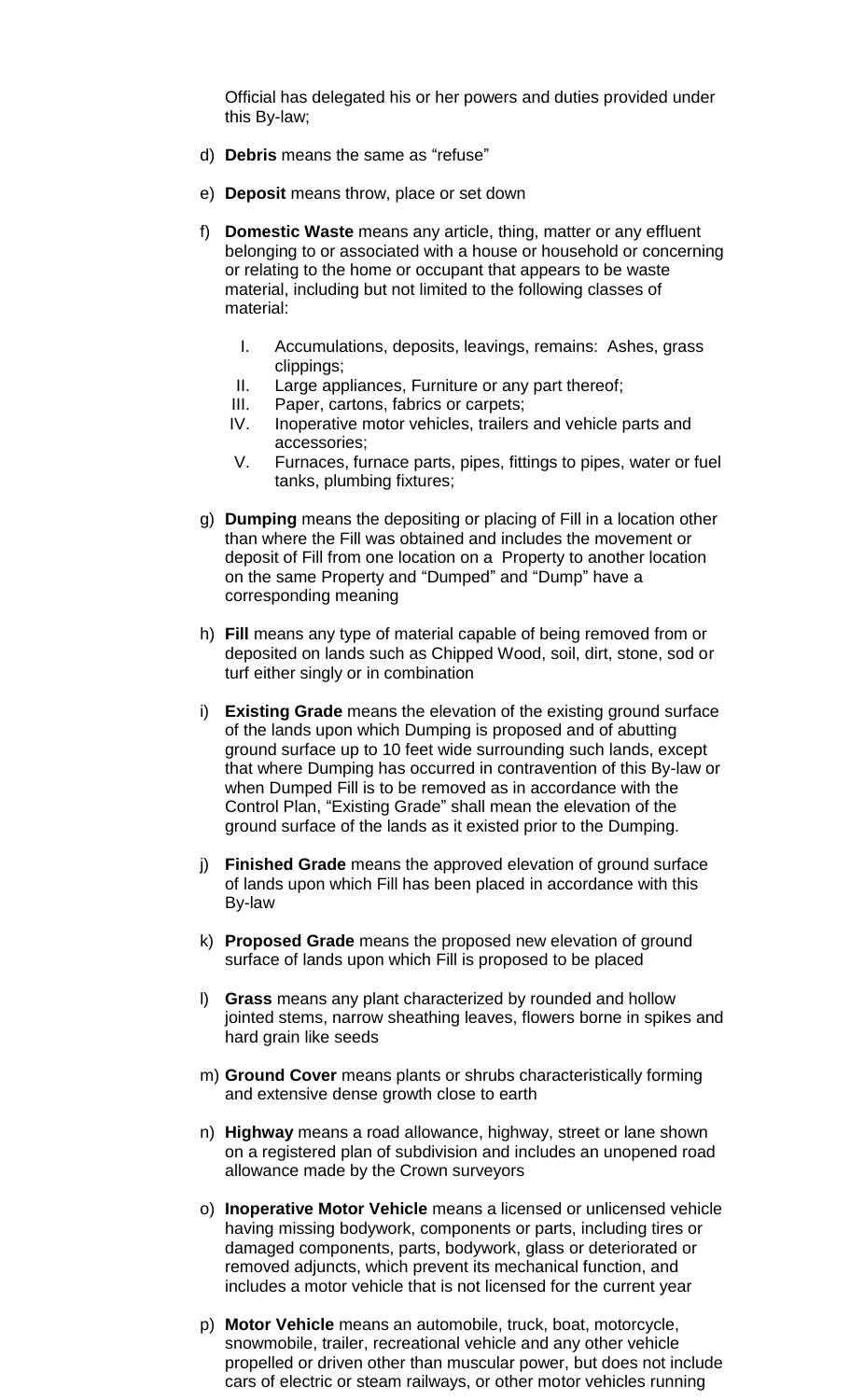solely upon rails, or a traction engine, farm tractor, self-propelled implement of husbandry or road building machine within the meaning of the *Highway Traffic Act, R.S.O. 1990*, c.H8, as amended.

- q) **Noxious Weed** means weeds designated under the *Weed Control Act* including any weed designated as a local or noxious week under a by-law of the Town passed under this Act.
- r) **Nuisance** means an injurious, offensive or objectionable condition and, without limiting the generality of the foregoing, shall include a condition which is offensive or obnoxious by reason of the emission of gas, fumes, dust, sawdust or objectionable odour or by reason of the unsightly storage of goods, wares, merchandise, rubbish, salvage, refuse matter, waste or other material
- s) **Occupant** means any person or persons over the age of eighteen years in possession of the property
- t) **Officer** means a person appointed by by-law as a By-law Enforcement Officer in and for the Town of Kingsville
- u) **Refuse** means any article, thing, matter, substance or effluent that is or appears to be: cast aside, discharged or abandoned, discarded from its usual and intended use, used up in whole or in part or is expended or worn out in whole or in part, and Domestic Waste, whether it is commercially saleable or recyclable or not
- v) **Unlicensed** shall mean the lack of a currently validated permit for the motor vehicle within the meaning of the *Highway Traffic Act*, displayed on the motor vehicle
- w) **Unsafe Condition** means any condition that could cause undue hazard to the health or safety of any person, authorized or unauthorized on or about a property
- x) **Yard** means land that is not a highway, including vacant lots or any part of a lot, which is not beneath a building and for the purpose of this by-law, includes unenclosed decks, unenclosed porches, balconies, patios, unenclosed carports and unenclosed garages accessory to a residential use

### **Part 2 – General Provisions and Administrative Matters**

2.1 Administration of By-law

This By-law shall be administered by the Chief Building Official.

2.2 Application of By-law

This By-law shall apply to all persons within the geographic boundaries of the Town of Kingsville including occupants and owners of property.

#### **Part 3 – Maintenance of Yards**

3.1 Clean and Clear Yards

Every owner of property shall ensure that the yard is kept free of refuse and shall ensure that grass and ground cover is trimmed or cut to a height of 25 centimetres (10 inches) or less shall ensure that noxious weeds are removed or destroyed.

#### 3.1.1 Yard Conditions

Every owner of property shall ensure that the yard is kept free of dead, decayed or damaged trees or other natural growth, and the branches or limbs thereof which create an unsafe or unsightly condition.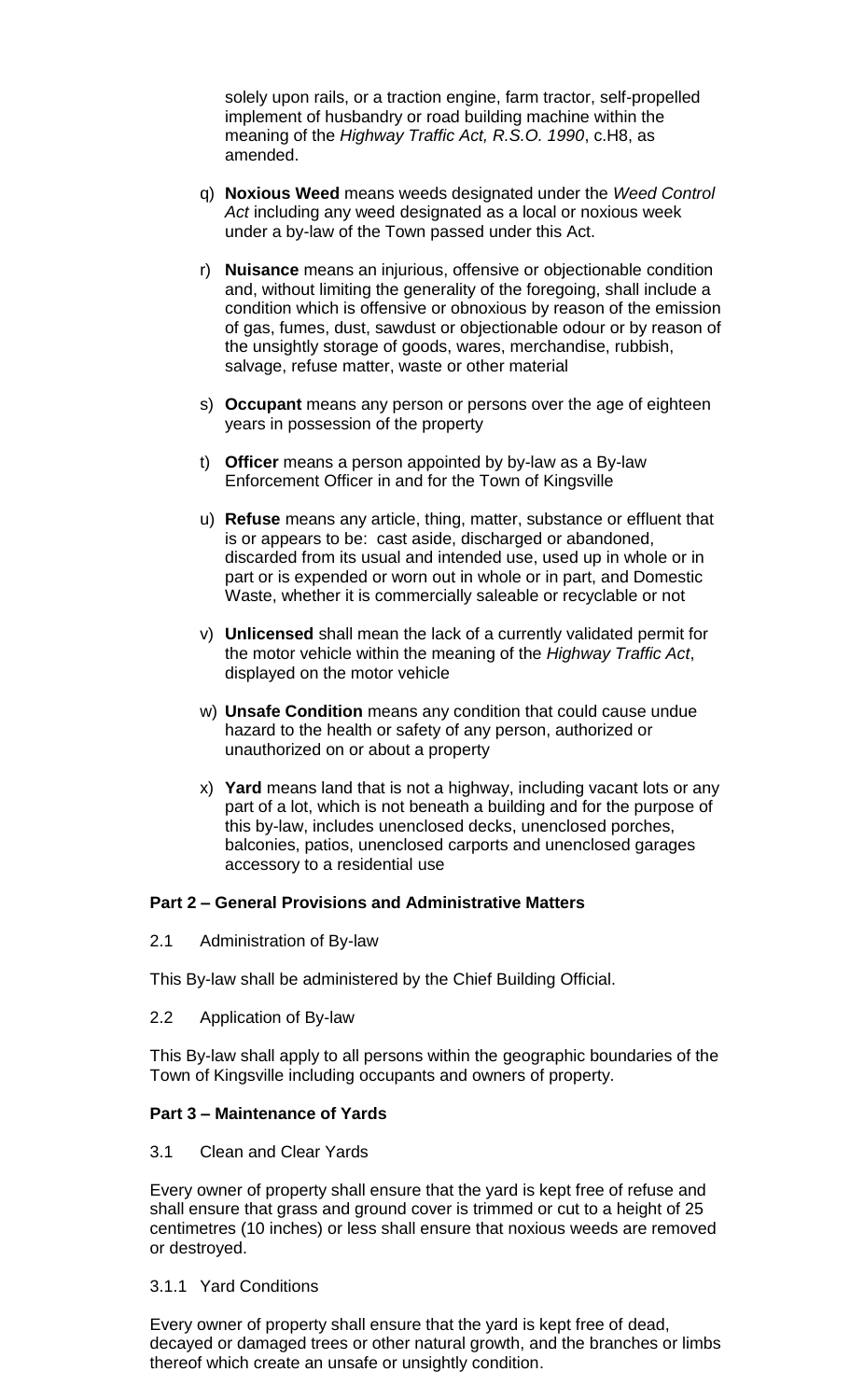### 3.1.2 Hedges and Landscaping

Every owner of property shall ensure that hedges, plantings, trees and other landscaping on a property shall be maintained in a healthy condition, acceptable to the Officer.

## 3.1.3 Trees and Landscaping

Every owner of property shall ensure that all dead, diseased or decaying hedges, plantings, trees, or other landscaping which may be a hazard in the opinion of the Officer be removed or returned to a healthy condition.

## 3.1.4 Rodents and Pests

Every owner or occupant of property shall maintain the property free from rodents, vermin or other pests and free from conditions that may attract such.

## 3.2 Non Applicability to Agricultural Operations

Despite the provisions of Sections 3.1 to 3.1.4 inclusive, nothing in this section shall be deemed to prevent a farm, meeting the definition of "agricultural operation" under the *Farming and Food Protection Act, 1998*, S.O. 1998, c.1, as amended, from carrying out a "normal farm practice" as defined by that Act.

# **Part 4 – Maintenance of Abutting Untravelled Portions of Highways**

## 4.1 Requirement to Maintain

Every owner of property shall ensure that the untravelled portion of highway abutting their residential home on their property be kept free or refuse and shall ensure that grass and ground cover is trimmed or cut to a height of 25 centimetres (10 inches) or less and shall ensure that weeds are removed or destroyed.

# **Part 5 – Prohibition of Littering within the Town of Kingsville**

5.1 No Littering

No person shall deposit any refuse on Public Property or Private Property without the consent of the owner.

### 5.2 Refuse Deposited at Approved Location

Refuse may be deposited at a waste disposal site that has been approved by the Ministry of Environment pursuant to the *Environmental Protection Act*, R.S.O. 1990, c. E19, as amended, if the owner of such a waste disposal site has granted permission for the deposit.

### **Part 6 – Inoperative Motor Vehicles**

### 6.1 Storing of Inoperative Motor Vehicles

No person shall keep inoperative motor vehicles or parts thereof upon a yard. Vehicles lacking current valid license plates shall be parked or stored only within an enclosed private garage other buildings or on property that is properly zoned or licensed by the municipality to permit that use.

### 6.2 Yard and Storage

All properties including vacant lots and every yard shall be kept clean and free from unusable, wrecked, dismantled, discarded or partially dismantled or abandoned appliances, machinery, boats, vehicles, trailers or parts thereof, except as provided in subsection(6.1) of this Section.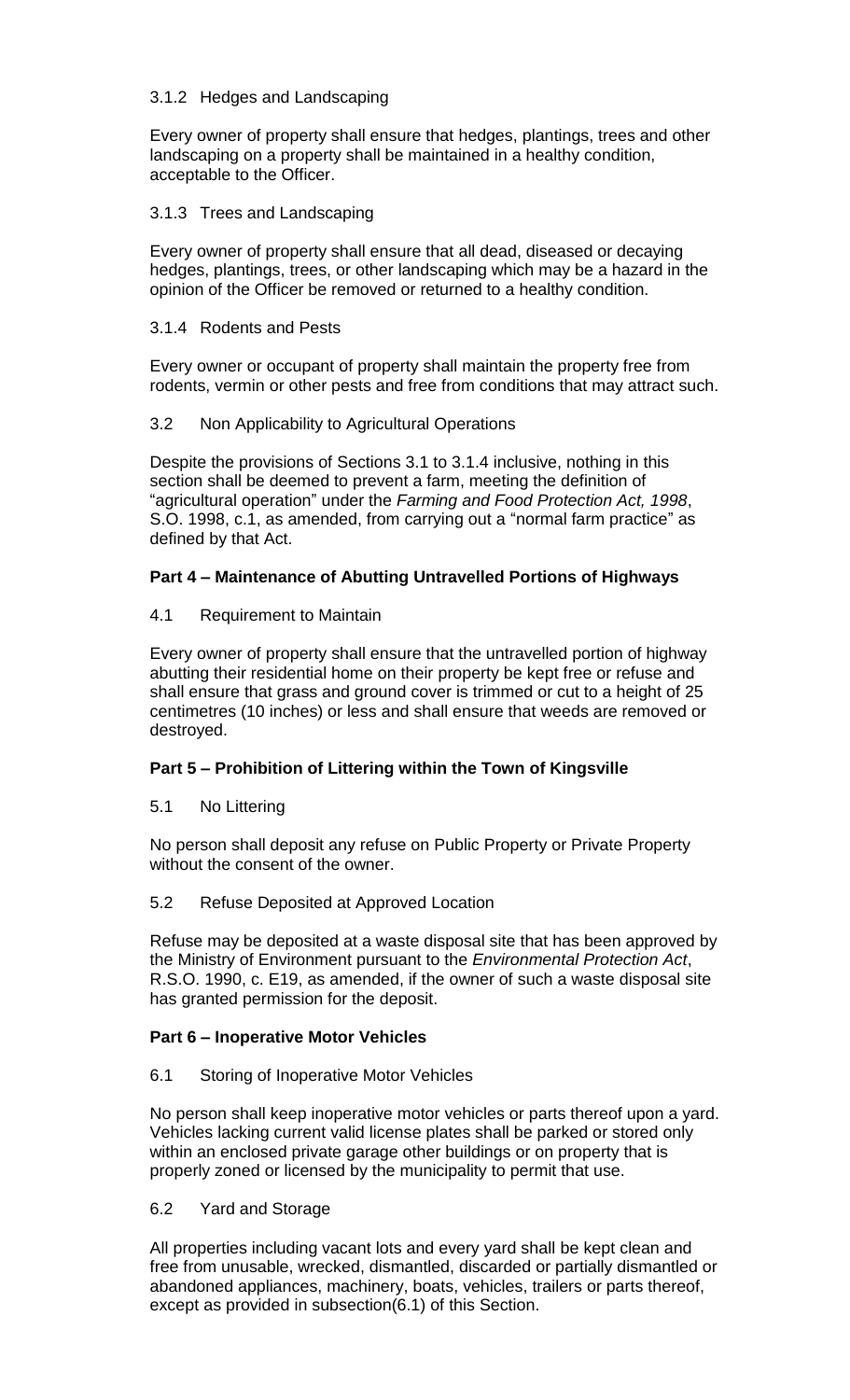## 6.3 Motor Vehicle Salvage Prohibited

No person shall use any land in the Town for storing inoperative motor vehicles for the purpose of wrecking or dismantling them or salvaging parts thereof for sale or other disposal including for purposes of repairing other vehicles.

### **Part 7 – Dumping and/or Placing Fill**

- 7.1 No person shall Dump and/or Place Fill on any Property that would have the effect of becoming a nuisance or prevents an owner from properly maintaining their property in accordance with this by-law.
- 7.2 Non-Applicant of By-law

Notwithstanding section 7 of this By-law, the following does not apply to the Dumping and Placing of Fill:

- a) undertaken by a municipality or a local board of a municipality as it is defined in the Act;
- b) imposed after December 31, 2002 as a condition to the approval of a site plan, a plan of subdivision or a consent under section 41, 51 or 53, respectively, of the *Planning Act*, R.S.O. 1990, c. P.13 or as a requirement of a site plan agreement or subdivision agreement entered into under those sections;
- c) imposed after December 31, 2002 as a condition to a development permit authorized by regulation made under section 70.2 of the *Planning Act*, R.S.O. 1990, c. P.13 or as a requirement of an agreement entered into under that regulation;
- d) undertaken by a transmitter or distributor, as those terms are defined in section 2 of the *Electricity Act, 1998*, for the purpose of constructing and maintaining a transmission system or a distribution system, as those terms are defined in that section;
- e) undertaken on land described in a licence for a pit or quarry or a permit for a wayside pit or wayside quarry issued under the *Aggregate Resources Act*;
- f) undertaken on land in order to lawfully establish and operate or enlarge any pit or quarry on land,
	- i) that has not been designated under the *Aggregate Resources Act* or a predecessor of that Act, and
	- ii) on which a pit or quarry is a permitted land use under a by-law passed under section 34 of the *Planning Act*, or
- g) undertaken as an incidental part of drain construction under the *Drainage Act* or the *Tile Drainage Act*;
- h) on any Property that is subject to a regulation made under section 28 of the *Conservation Authorities Act*,
- i) on any Property upon which the Dumping and /or Placing of Fill is a permitted use or is necessarily incidental to a use specifically permitted by the Town's Zoning By -law, as amended from time to time;
- j) if a permit has been issued pursuant to the *Building Code Act* for the demolition or removal of a building and the accompanying plan provides sufficient information for the Chief Building Official to determine that the Placing or Dumping is for the purpose of elevating any excavation to the Existing Grade and otherwise conforms to the provisions of this By-law;
- k) if a building permit has been issued pursuant to the *Building Code*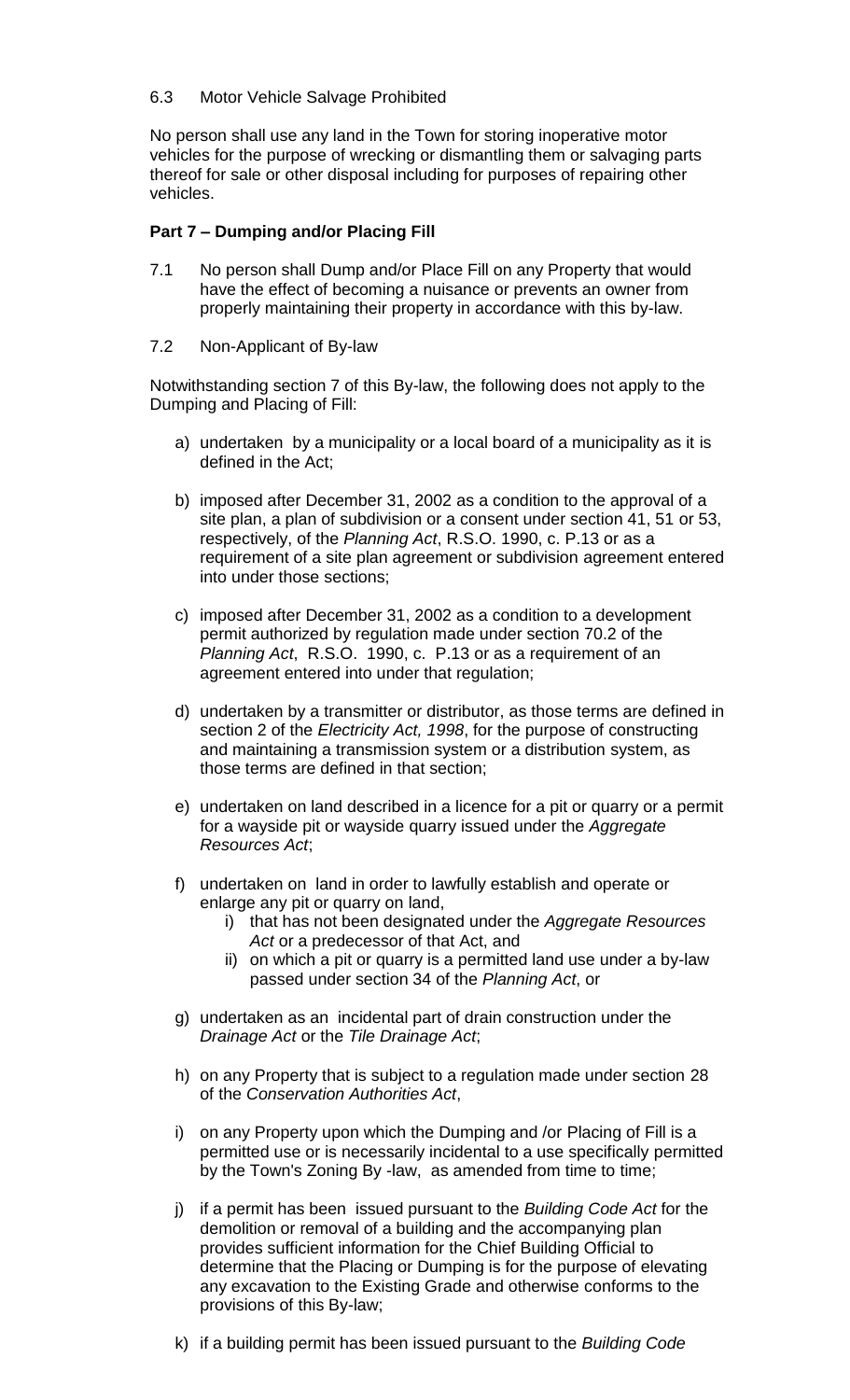*Act* and the accompanying plan provides sufficient information for the Chief Building Official to determine that the Placing or Dumping conforms to the provisions of this By-law; or

l) is done for the purpose of lawn dressing, landscaping, adding to flower beds or vegetable gardens, provided however, that the Existing Grade does not adversely impact the adjoining property as determined by the Chief Building Official.

#### **Part 8 – Enforcement & Penalties**

8.1 Notice to Comply

The Chief Building Official may, by a notice delivered by personal service to the owner of property, or by a notice sent by prepaid mail to the owner of property, or by a notice posted on the property, or by a notice published once in a local newspaper of general circulation, or posted online to the Town's website, or by any combination of the above as the Chief Building Official deems necessary, require the owner or occupant, as the case may be, within seven (7) days of the notice being served:

- a) To provide for the sanitary disposal of sewage and drainage from the property;
- b) To clean, clear or remove from the property or yard any refuse;
- c) To cease using the property for dumping or disposing of refuse;
- d) To cover, screen, shield or enclose any refuse, in the manner specified in the Notice;
- e) To remove any inoperative motor vehicles from the property;
- f) To remove, trim or cut grass or ground cover to a height of less than 25 centimetres (10 inches);
- g) To take on any action the Chief Building Official deems necessary to bring the property into compliance with this By-law;
- h) To remove weeds, ashes, paper, building material, rubbish or other refuse
- 8.2 Where No Notice is Required

Where the condition of the yard is such that is constitutes a hazard to members of the public, the Chief Building Official or Designate is authorized to follow the provisions of Section 8.3 of the By-law, without having first issued the Notice.

## 8.1.2 Receipt of Notice

Where the Notice to Comply is sent by prepaid mail in accordance with Section 8.1 of the By-law, it is deemed to have been served on the fifth day after mailing.

#### 8.2 Administrative Fees

In accordance with the Town of Kingsville Fees By-law, a minimum \$50.00 administrative fee will apply for the enforcement of a notice and \$25 per hour thereafter.

#### 8.2.1 Property Identification

Every notice delivered, sent, posted or published shall identify the property by street number and name, and/or legal description.

#### 8.2.2 Source of Mailing Address

Every notice to an owner that is sent shall be sent to the address shown on the last reviewed assessment roll and may be sent to the last address known to the Town of the owner if it differs from that on the roll.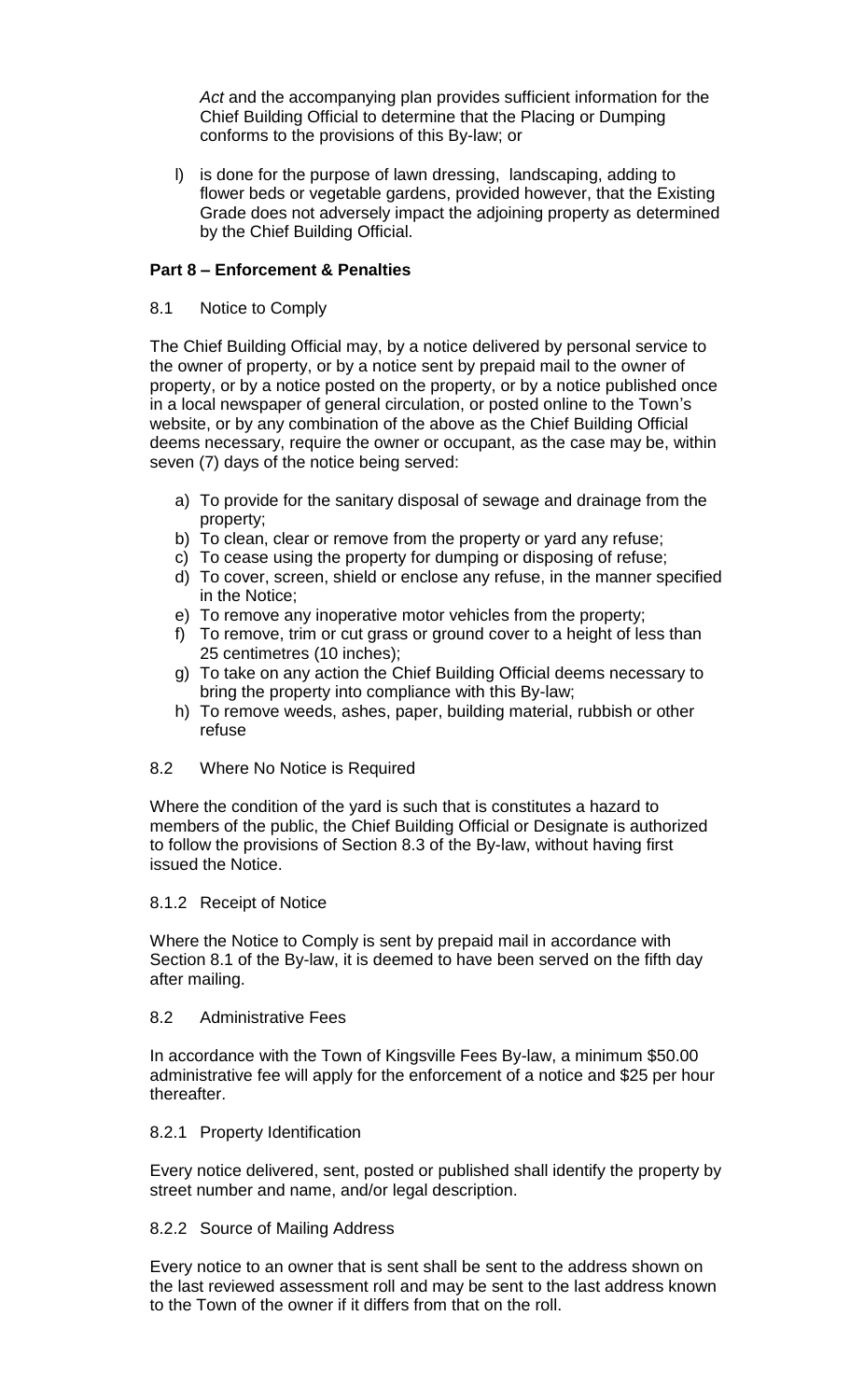## 8.2.3 Inclusion

Every notice delivered, sent, posted or published shall specify that if the owner defaults in doing the thing(s) required to be done under this by-law by the timeline specified in the notice, the Chief Building Official may take action to cause the Town to the do the thing(s) required to be done as specified in the notice and that the Town may recover the costs of doing the thing(s) required to be done from the owner and that the Town may recover the costs by action or by adding the costs to the tax roll and collect them in the same manner as taxes.

## 8.3 Non-Compliance with Notice

If an owner or occupant, as the case may be, fails to comply with a notice issued under section 8.1, the Chief Building Official may take action to do the thing(s) required to be done as specified in the notice.

### 8.4 Recovery of Expense

If the Town takes action to do the thing(s) required to be done as specified in the notice, the costs of such action may be added to the tax roll and collected in the same manner as taxes.

## 8.5 **Entry onto Property**

## 8.5.1 Entry to Inspect

For the purposes of inspecting a property to determine compliance with the terms of this by-law, the Chief Building Official and/or Officer may enter onto any public or private property.

## 8.5.2 Entry to Remedy

Where the Town proceeds with action under section 8.1.1 or 8.3 of this bylaw, the Chief Building Official or an agent appointed by the Town may enter onto the property accompanied by any person(s) under his or her direction and with the appropriate equipment as required bring the property into compliance with this by-law.

### 8.5.3 Non-Obstruction of Town Employee or Agent

No person shall hinder or obstruct an Officer employed to enforce this by-law from carrying out an inspection of lands nor shall any person obstruct any employee or agent authorized by the Town to carry out any work under authority of this by-law.

### 8.6 Offence

Every person who contravenes any of the provisions of this by-law is guilty of an offence and upon conviction is liable to a fine and any other penalties as provided for in the *Provincial Offences Act*, R.S.O. 1990 c. P.33, as amended.

# **Part 9 – Severability**

### 9.1 Severability

If a Court of competent jurisdiction should declare any section or part of a section of this by-law to be invalid, the remainder of this by-law shall continue in force unless the court makes an order to the contrary.

# **Part 10 – Repeals & Enactment**

### 9.1 Effective Date

This by-law shall come into force and take effect on the day of the final passing thereof.